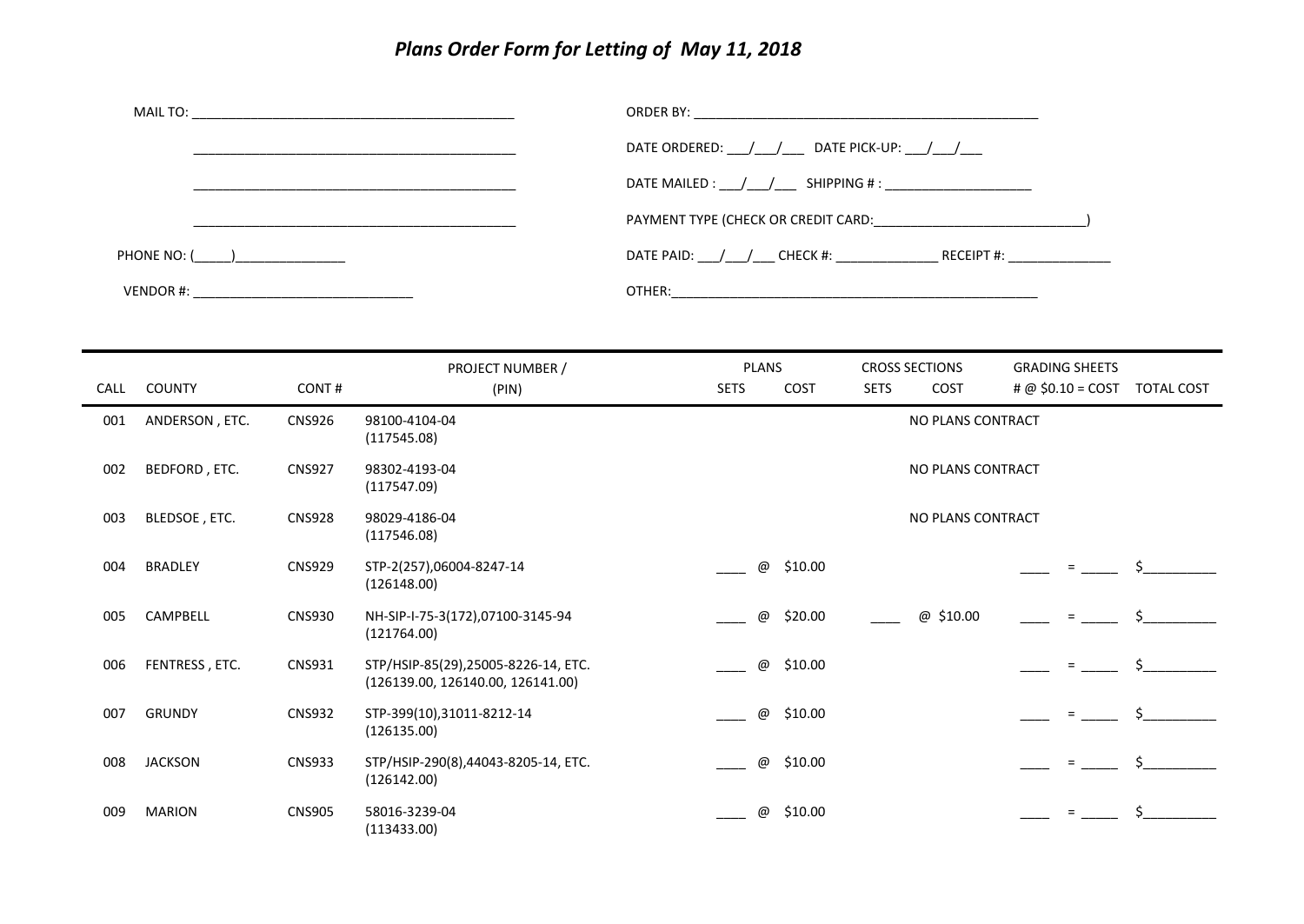|      |                   |               | PROJECT NUMBER /                                                                | <b>PLANS</b>        | <b>CROSS SECTIONS</b> | <b>GRADING SHEETS</b>           |
|------|-------------------|---------------|---------------------------------------------------------------------------------|---------------------|-----------------------|---------------------------------|
| CALL | <b>COUNTY</b>     | CONT#         | (PIN)                                                                           | <b>SETS</b><br>COST | <b>SETS</b><br>COST   | $\# @$ \$0.10 = COST TOTAL COST |
| 010  | PUTNAM            | <b>CNS934</b> | STP/HSIP-62(48),71016-8241-14, ETC.<br>(126128.00, 126129.00)                   | @ \$10.00           |                       | \$<br>Ξ.                        |
| 011  | RHEA              | <b>CNS935</b> | 72079-3213-04, ETC.<br>(125260.00, 126800.00)                                   | \$20.00<br>@        | @ \$10.00             |                                 |
| 012  | <b>ROANE</b>      | <b>CNS925</b> | HSIP-I-40-6(162),73100-3119-94<br>(120810.00)                                   | @<br>\$40.00        | @ \$10.00             | $=$                             |
| 013  | <b>RUTHERFORD</b> | <b>CNS936</b> | NH/HSIP-10(70),75006-8228-14, ETC.<br>(126227.00, 126233.00)                    | \$10.00<br>@        |                       | Ŝ.                              |
| 014  | SULLIVAN          | <b>CNS937</b> | STP-34(114),82005-8247-14<br>(126082.00)                                        | \$10.00<br>@        |                       |                                 |
| 015  | <b>WAYNE</b>      | <b>CNS938</b> | HSIP-228(21),91014-4212-04, ETC.<br>(126224.00)                                 | \$10.00<br>@        |                       |                                 |
| 016  | WEAKLEY           | <b>CNS924</b> | HSIP-54(41),92005-4222-04, ETC.<br>(126316.00, 126317.00, 126318.00, 126319.00) | \$20.00<br>@        |                       |                                 |
| 017  | ANDERSON          | <b>CNS220</b> | STP-9(94),01003-8236-14<br>(126059.00)                                          | \$10.00<br>@        |                       | Ŝ.<br>$=$                       |
| 018  | ANDERSON, ETC.    | <b>CNS233</b> | 99111-4177-04<br>(127369.00)                                                    |                     | NO PLANS CONTRACT     |                                 |
| 019  | ANDERSON, ETC.    | <b>CNS193</b> | 98100-4105-04<br>(114116.08)                                                    |                     | NO PLANS CONTRACT     |                                 |
| 020  | BEDFORD, ETC.     | <b>CNS195</b> | 98302-4197-04<br>(114118.08)                                                    |                     | NO PLANS CONTRACT     |                                 |
| 021  | BENTON, ETC.      | <b>CNS196</b> | 98049-4185-04<br>(114119.08)                                                    |                     | NO PLANS CONTRACT     |                                 |
| 022  | BLEDSOE, ETC.     | <b>CNS194</b> | 98029-4187-04<br>(114117.08)                                                    |                     | NO PLANS CONTRACT     |                                 |
| 023  | <b>BLOUNT</b>     | <b>CNS203</b> | HSIP-33(102),05001-3283-94<br>(118351.00)                                       | \$40.00<br>@        | @ \$10.00             |                                 |
| 024  | <b>BLOUNT</b>     | <b>CNS181</b> | NH-73(68),05006-8263-14<br>(126481.00)                                          | \$10.00<br>@        |                       |                                 |
| 025  | BLOUNT, ETC.      | <b>CNS170</b> | 05090-4204-04, ETC.<br>(126088.00, 126089.00, 126090.00, 126092.00)             | \$20.00<br>@        |                       | $\zeta$<br>$=$                  |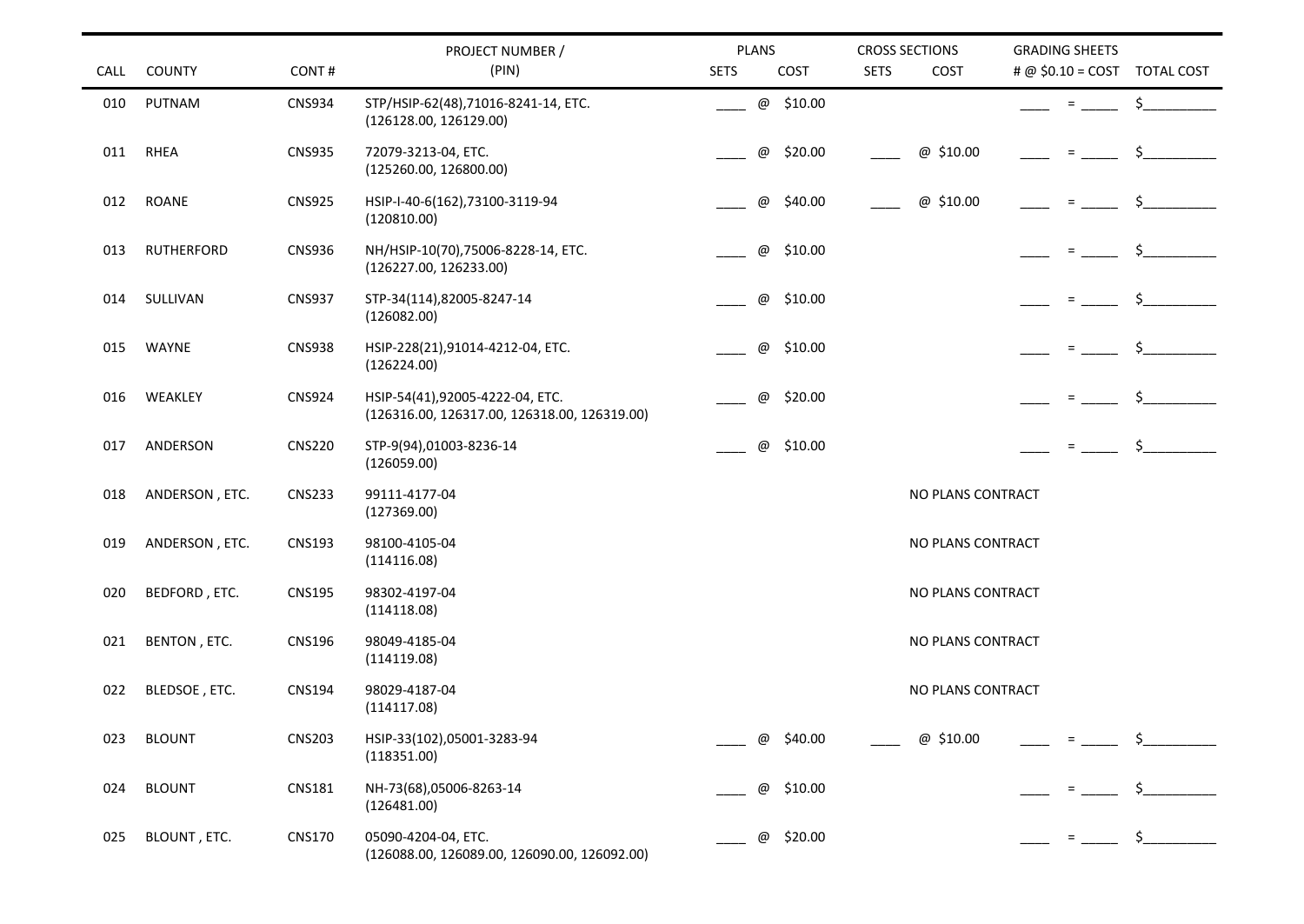|      |                  |               | PROJECT NUMBER /                                               | <b>PLANS</b>                         | <b>CROSS SECTIONS</b> | <b>GRADING SHEETS</b>        |
|------|------------------|---------------|----------------------------------------------------------------|--------------------------------------|-----------------------|------------------------------|
| CALL | <b>COUNTY</b>    | CONT#         | (PIN)                                                          | <b>SETS</b><br>COST                  | <b>SETS</b><br>COST   | # @ \$0.10 = COST TOTAL COST |
| 026  | <b>BRADLEY</b>   | <b>CNS175</b> | HSIP-60(35),06008-3225-94, ETC.<br>(126162.00)                 | @ \$10.00                            |                       | \$<br>$\equiv$               |
| 027  | CAMPBELL         | <b>CNS160</b> | NH/HSIP-9(95),07003-3249-94, ETC.<br>(126079.00)               | \$10.00<br>$^\copyright$             |                       | $=$                          |
| 028  | CAMPBELL         | <b>CNS215</b> | NH-SIP-9(85),07003-3248-94<br>(121765.00)                      | $^\text{\textregistered}$<br>\$20.00 | $\ast$                | $\equiv$                     |
| 029  | CAMPBELL         | <b>CNS210</b> | 07006-4210-04<br>(126482.00)                                   | \$10.00<br>@                         |                       | \$<br>$=$                    |
| 030  | CHEATHAM         | <b>CNS190</b> | HSIP-12(56),11005-3230-94, ETC.<br>(126246.00)                 | $^\copyright$<br>\$10.00             |                       |                              |
| 031  | <b>CLAIBORNE</b> | <b>CNS192</b> | 13001-4233-04<br>(126575.00)                                   | \$10.00<br>@                         |                       | $\equiv$                     |
| 032  | <b>COCKE</b>     | <b>CNS185</b> | 15006-4216-04<br>(126574.00)                                   | \$10.00<br>$^\copyright$             |                       | $=$                          |
| 033  | COFFEE, ETC.     | <b>CNS230</b> | HSIP-55(26),16010-3233-94, ETC.<br>(126157.00, 126163.00)      | $^\text{\textregistered}$<br>\$10.00 |                       | \$.<br>$=$                   |
| 034  | <b>CROCKETT</b>  | <b>CNS221</b> | STP/HSIP-54(42),17004-3213-94, ETC.<br>(126332.00)             | $^\text{\textregistered}$<br>\$10.00 |                       | \$<br>$\equiv$               |
| 035  | <b>DAVIDSON</b>  | <b>CNS198</b> | 19047-4239-04<br>(103641.13)                                   |                                      | NO PLANS CONTRACT     |                              |
| 036  | <b>DYER</b>      | <b>CNS093</b> | HSIP-2300(35),23030-3409-94, ETC.<br>(117508.00, 118852.00)    |                                      | NO PLANS CONTRACT     |                              |
| 037  | FAYETTE, ETC.    | <b>CNS218</b> | NH-098-4(19),79961-3654-44<br>(040908.07)                      |                                      | NO PLANS CONTRACT     |                              |
| 038  | <b>FENTRESS</b>  | <b>CNS219</b> | BRZ-2500(28),25945-3480-94<br>(113057.00)                      | $^{\copyright}$<br>\$40.00           | @ \$10.00             | $\equiv$                     |
| 039  | FRANKLIN, ETC.   | <b>CNS176</b> | 26025-4201-04, ETC.<br>(126536.00, 126537.00)                  | \$10.00<br>@                         |                       |                              |
| 040  | <b>GIBSON</b>    | <b>CNS211</b> | STP/HSIP-76(104),27007-3210-94, ETC.<br>(126333.00, 126334.00) | \$10.00<br>@                         |                       |                              |
| 041  | GILES            | CNS191        | HSIP-166(19),28012-3215-94, ETC.<br>(126254.00)                | \$10.00<br>@                         |                       | \$_                          |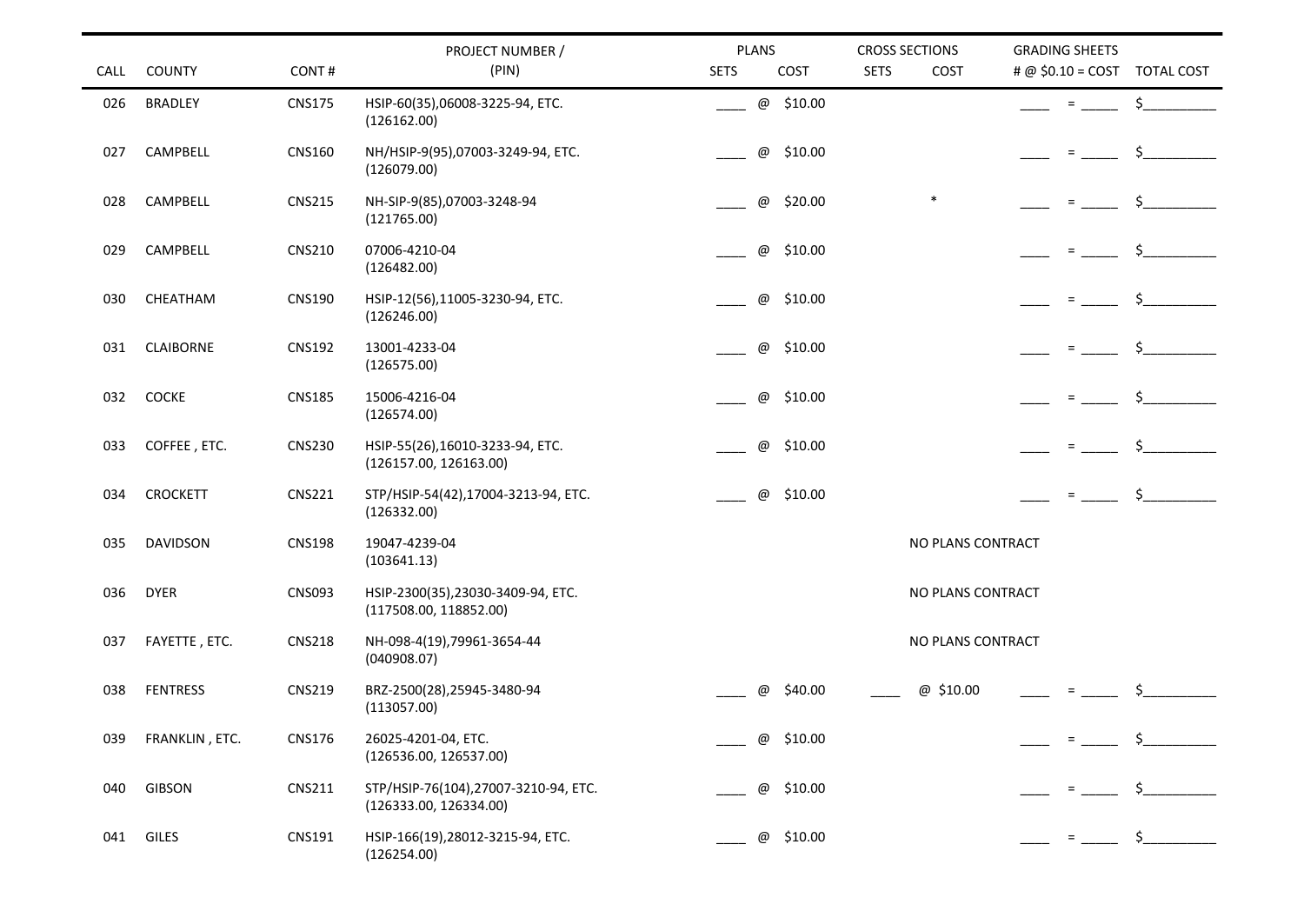|      |                  |               | PROJECT NUMBER /                                                      | <b>PLANS</b>                         | <b>CROSS SECTIONS</b> | <b>GRADING SHEETS</b>           |
|------|------------------|---------------|-----------------------------------------------------------------------|--------------------------------------|-----------------------|---------------------------------|
| CALL | <b>COUNTY</b>    | CONT#         | (PIN)                                                                 | <b>SETS</b><br>COST                  | <b>SETS</b><br>COST   | $\# @$ \$0.10 = COST TOTAL COST |
| 042  | GILES            | <b>CNS204</b> | STP/HSIP-245(10),28013-3205-94, ETC.<br>(126240.00)                   | @ \$10.00                            |                       | \$<br>$=$                       |
| 043  | GRAINGER, ETC.   | <b>CNS107</b> | HSIP-1(380), 29001-3231-94, ETC.<br>(126083.00, 126095.00, 126478.00) | \$20.00<br>@                         |                       | \$                              |
| 044  | HAMBLEN, ETC.    | <b>CNS174</b> | 32006-4235-04, ETC.<br>(126103.00, 126104.00, 126105.00)              | \$20.00<br>@                         |                       |                                 |
| 045  | <b>HAMILTON</b>  | <b>CNS002</b> | HSIP-R-3601(6),33960-3507-94<br>(108843.01)                           | \$10.00<br>$^\text{\textregistered}$ |                       | Ŝ.                              |
| 046  | <b>HAMILTON</b>  | <b>CNS228</b> | NH/HSIP-2(258),33010-3233-94, ETC.<br>(126123.00)                     | \$10.00<br>@                         |                       | \$                              |
| 047  | <b>HAMILTON</b>  | <b>CNS206</b> | 33948-4258-04<br>(105739.13)                                          |                                      | NO PLANS CONTRACT     |                                 |
| 048  | HANCOCK, ETC.    | <b>CNS217</b> | HSIP-31(16),34008-3227-94, ETC.<br>(126097.00, 126098.00)             | \$20.00<br>@                         |                       |                                 |
| 049  | <b>HARDIN</b>    | <b>CNS222</b> | NH/HSIP-15(201),36001-3294-94, ETC.<br>(126324.00)                    | \$10.00<br>$^\text{\textregistered}$ |                       | Ŝ.                              |
| 050  | <b>HAWKINS</b>   | <b>CNS189</b> | 37009-4209-04<br>(126094.00)                                          | \$10.00<br>@                         |                       | Ŝ.                              |
| 051  | <b>HAWKINS</b>   | <b>CNS213</b> | 37013-4211-04<br>(126480.00)                                          | \$10.00<br>@                         |                       |                                 |
| 052  | <b>HICKMAN</b>   | <b>CNS199</b> | HSIP-48(57),41006-3218-94, ETC.<br>(126235.00, 126236.00)             | \$10.00<br>@                         |                       | Ŝ.<br>$=$                       |
| 053  | <b>HICKMAN</b>   | <b>CNS201</b> | STP/HSIP-438(6),41007-3239-94, ETC.<br>(126239.00)                    | \$10.00<br>@                         |                       | \$                              |
| 054  | <b>JACKSON</b>   | <b>CNS177</b> | HSIP-56(85),44004-3241-94, ETC.<br>(126160.00)                        | \$10.00<br>@                         |                       | $=$                             |
| 055  | <b>JEFFERSON</b> | <b>CNS183</b> | HSIP-9(74),45004-3238-94<br>(118806.00)                               |                                      | NO PLANS CONTRACT     |                                 |
| 056  | <b>JOHNSON</b>   | <b>CNS188</b> | HSIP-167(7),46010-3218-94, ETC.<br>(126573.00)                        | \$10.00<br>@                         |                       |                                 |
| 057  | KNOX             | <b>CNS135</b> | HSIP-131(49),47039-3242-94, ETC.<br>(126078.00)                       | \$10.00<br>@                         |                       | $\frac{1}{2}$<br>$=$            |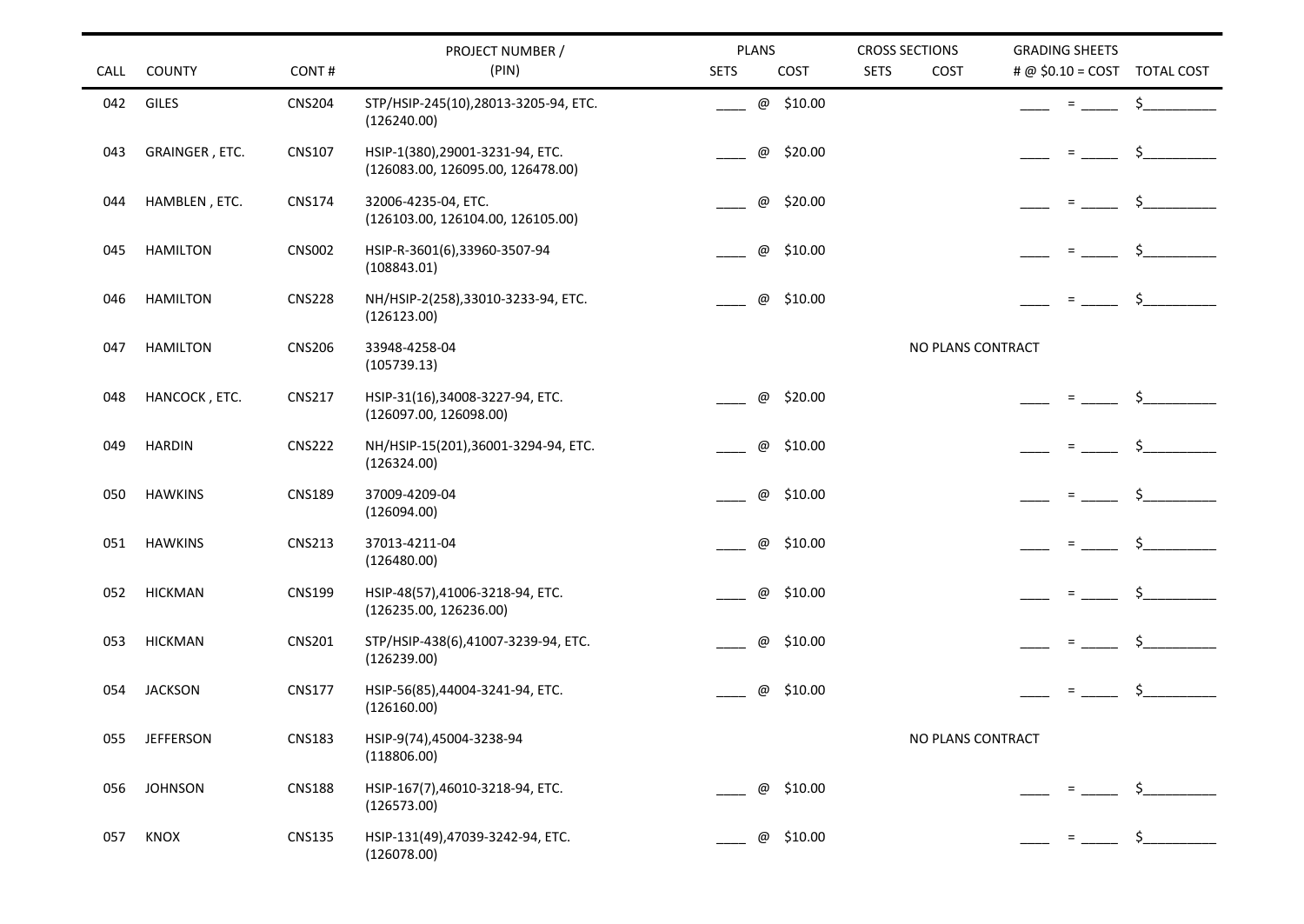|      |                   |               | PROJECT NUMBER /                                              | <b>PLANS</b>                         | <b>CROSS SECTIONS</b> | <b>GRADING SHEETS</b>        |
|------|-------------------|---------------|---------------------------------------------------------------|--------------------------------------|-----------------------|------------------------------|
| CALL | <b>COUNTY</b>     | CONT#         | (PIN)                                                         | <b>SETS</b><br>COST                  | <b>SETS</b><br>COST   | # @ \$0.10 = COST TOTAL COST |
| 058  | KNOX              | <b>CNS105</b> | STP/HSIP-162(9),47050-8244-14, ETC.<br>(126064.00, 126477.00) | @ \$10.00                            |                       | $\ddot{\mathsf{S}}$<br>$=$   |
| 059  | KNOX              | <b>CNS197</b> | 47010-4248-04<br>(103635.14)                                  |                                      | NO PLANS CONTRACT     |                              |
| 060  | LAWRENCE          | <b>CNS167</b> | STP/HSIP-227(8),50011-3210-94, ETC.<br>(126237.00, 126244.00) | \$10.00<br>$^\text{\textregistered}$ |                       |                              |
| 061  | LOUDON            | <b>CNS208</b> | HSIP-444(6),53444-3204-94, ETC.<br>(126084.00)                | $^\text{\textregistered}$<br>\$20.00 |                       | Ś.<br>$=$                    |
| 062  | <b>MADISON</b>    | <b>CNS209</b> | HSIP-43(42),57013-3212-94, ETC.<br>(126320.00)                | $^\text{\textregistered}$<br>\$10.00 |                       |                              |
| 063  | <b>MCMINN</b>     | <b>CNS187</b> | HSIP-305(13),54016-3224-94<br>(126154.00)                     | $^\text{\textregistered}$<br>\$10.00 |                       | $\equiv$                     |
| 064  | <b>MONTGOMERY</b> | <b>CNS173</b> | STP/HSIP-48(59),63014-3208-94, ETC.<br>(126243.00)            | $^\text{\textregistered}$<br>\$10.00 |                       | $=$                          |
| 065  | <b>MONTGOMERY</b> | <b>CNS223</b> | 63945-3487-04<br>(125612.00)                                  | $^\copyright$<br>\$40.00             | @ \$10.00             | \$.<br>$=$                   |
| 066  | <b>OVERTON</b>    | <b>CNS178</b> | STP-136(15),67008-8245-14<br>(126156.00)                      | $^\text{\textregistered}$<br>\$10.00 |                       | Ŝ.<br>$=$                    |
| 067  | OVERTON, ETC.     | <b>CNS232</b> | 71012-4227-04, ETC.<br>(126533.00, 126534.00, 126535.00)      | @<br>\$10.00                         |                       |                              |
| 068  | <b>ROANE</b>      | <b>CNS012</b> | R-PHSIP-1(329),73004-3227-94<br>(120388.00)                   | $^\copyright$<br>\$20.00             | $\ast$                | \$<br>$\equiv$               |
| 069  | <b>ROANE</b>      | <b>CNS003</b> | 73013-4226-04<br>(121402.00)                                  | \$20.00<br>$^\copyright$             |                       | \$<br>$=$                    |
| 070  | <b>ROBERTSON</b>  | <b>CNS216</b> | HSIP-65(17),74010-3234-94<br>(121741.00)                      |                                      | NO PLANS CONTRACT     |                              |
| 071  | <b>ROBERTSON</b>  | <b>CNS207</b> | STP/HSIP-49(50),74007-3218-94, ETC.<br>(126251.00)            | \$10.00<br>@                         |                       |                              |
| 072  | <b>RUTHERFORD</b> | <b>CNS169</b> | HSIP-99(56), 75020-3219-94, ETC.<br>(126252.00, 126253.00)    | \$10.00<br>@                         |                       |                              |
| 073  | SCOTT             | <b>CNS094</b> | BRZ-7600(17),76945-3472-94<br>(107719.00)                     | \$20.00<br>@                         |                       | \$<br>$\equiv$               |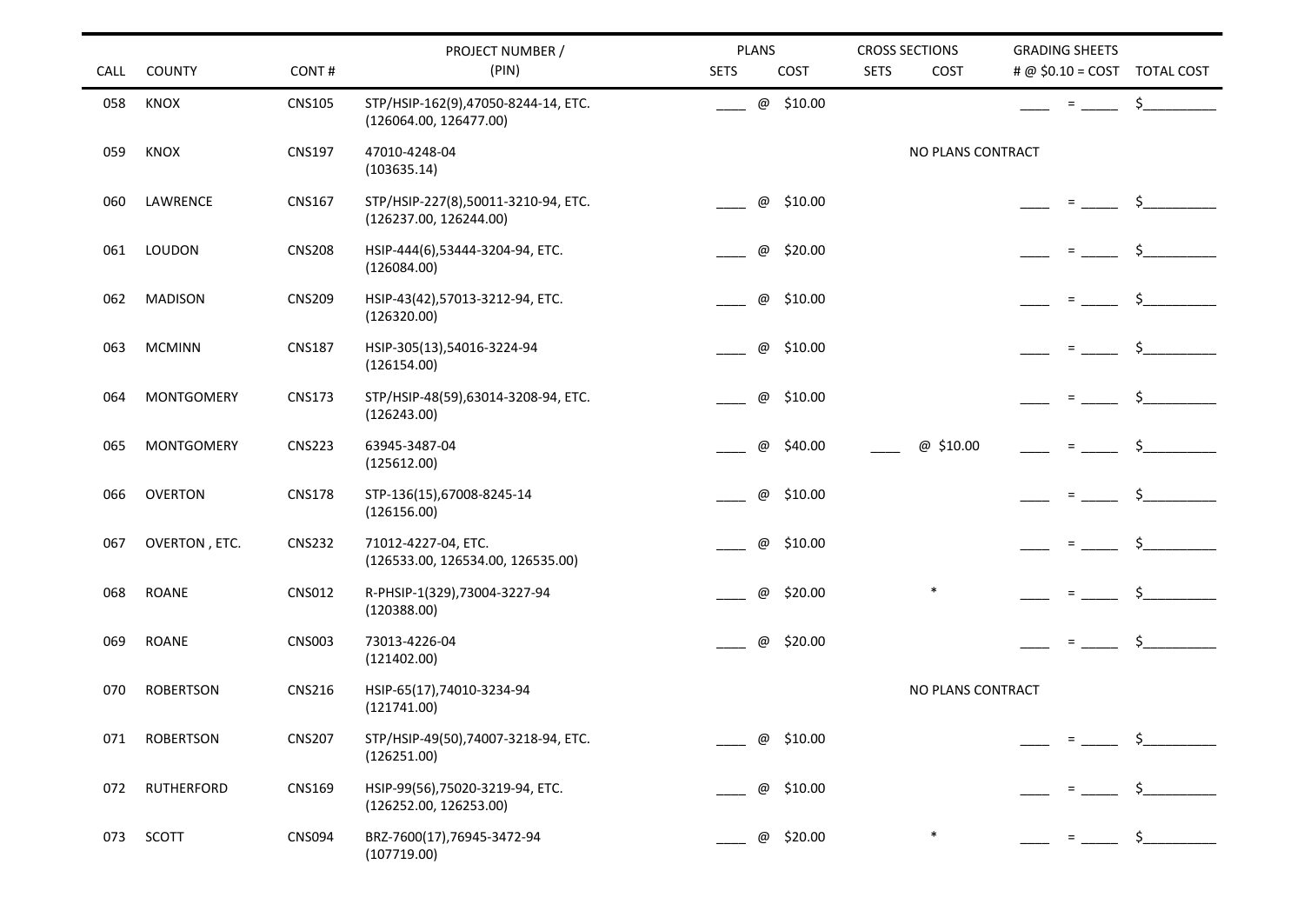|      |                   |               | PROJECT NUMBER /                             | <b>PLANS</b>              |           | <b>CROSS SECTIONS</b> |                   | <b>GRADING SHEETS</b> |          |                              |
|------|-------------------|---------------|----------------------------------------------|---------------------------|-----------|-----------------------|-------------------|-----------------------|----------|------------------------------|
| CALL | <b>COUNTY</b>     | CONT#         | (PIN)                                        | <b>SETS</b>               | COST      | <b>SETS</b>           | COST              |                       |          | # @ \$0.10 = COST TOTAL COST |
| 074  | <b>SEVIER</b>     | <b>CNS149</b> | NH/HSIP-71(37),78008-3262-94, ETC.           |                           | @ \$20.00 |                       |                   |                       | $=$      | \$                           |
|      |                   |               | (126073.00, 126075.00)                       |                           |           |                       |                   |                       |          |                              |
| 075  | <b>SEVIER</b>     | <b>CNS171</b> | 78007-4234-04                                | @                         | \$10.00   |                       |                   |                       | $=$      | \$                           |
|      |                   |               | (126099.00)                                  |                           |           |                       |                   |                       |          |                              |
| 076  | SHELBY            | <b>CNS225</b> | NH/HSIP-177(38),79052-3228-94, ETC.          | @                         | \$10.00   |                       |                   |                       | $=$      |                              |
|      |                   |               | (126335.00)                                  |                           |           |                       |                   |                       |          |                              |
| 077  | SHELBY            | <b>CNS224</b> | NH-385(30),79185-8231-14                     | $^\copyright$             | \$10.00   |                       |                   |                       | $\equiv$ | $\mathsf{S}_-$               |
|      |                   |               | (126321.00)                                  |                           |           |                       |                   |                       |          |                              |
| 078  | SHELBY            | <b>CNS205</b> | 79947-4143-04, ETC.                          |                           |           |                       | NO PLANS CONTRACT |                       |          |                              |
|      |                   |               | (127370.00)                                  |                           |           |                       |                   |                       |          |                              |
| 079  | <b>SMITH</b>      | <b>CNS172</b> | STP/HSIP-263(11),80009-3231-94, ETC.         | @                         | \$10.00   |                       |                   |                       |          |                              |
|      |                   |               | (126228.00, 126241.00, 126245.00)            |                           |           |                       |                   |                       |          |                              |
| 080  | <b>SMITH</b>      | <b>CNS168</b> | 80003-4263-04                                | @                         | \$10.00   |                       |                   |                       | $\equiv$ | \$                           |
|      |                   |               | (126249.00)                                  |                           |           |                       |                   |                       |          |                              |
| 081  | SULLIVAN, ETC.    | <b>CNS184</b> | HSIP-36(60),82006-3281-94, ETC.              |                           |           |                       | NO PLANS CONTRACT |                       |          |                              |
|      |                   |               | (119984.00, 120531.00, 120539.00, 123822.00) |                           |           |                       |                   |                       |          |                              |
| 082  | WARREN            | <b>CNS226</b> | HSIP-56(86),89009-3228-94, ETC.              | @                         | \$10.00   |                       |                   |                       |          | Ś.                           |
|      |                   |               | (126159.00)                                  |                           |           |                       |                   |                       |          |                              |
| 083  | <b>WASHINGTON</b> | <b>CNS229</b> | NH-SIP-81(23),90009-3241-94                  | @                         | \$20.00   |                       | @ \$10.00         |                       | $=$      | \$                           |
|      |                   |               | (112615.00)                                  |                           |           |                       |                   |                       |          |                              |
| 084  | WASHINGTON        | <b>CNS186</b> | STP/HSIP-75(18),90018-3234-94, ETC.          | @                         | \$10.00   |                       |                   |                       | $=$      | Ś.                           |
|      |                   |               | (126085.00)                                  |                           |           |                       |                   |                       |          |                              |
| 085  | <b>WHITE</b>      | <b>CNS180</b> | NH-111(105),93052-8226-14                    | $^\text{\textregistered}$ | \$10.00   |                       |                   |                       | $\equiv$ | \$                           |
|      |                   |               | (126161.00)                                  |                           |           |                       |                   |                       |          |                              |
| 086  | <b>WILSON</b>     | <b>CNS165</b> | 95999-3604-04                                | @                         | \$20.00   |                       |                   |                       |          | \$                           |
|      |                   |               | (126598.00)                                  |                           |           |                       |                   |                       |          |                              |